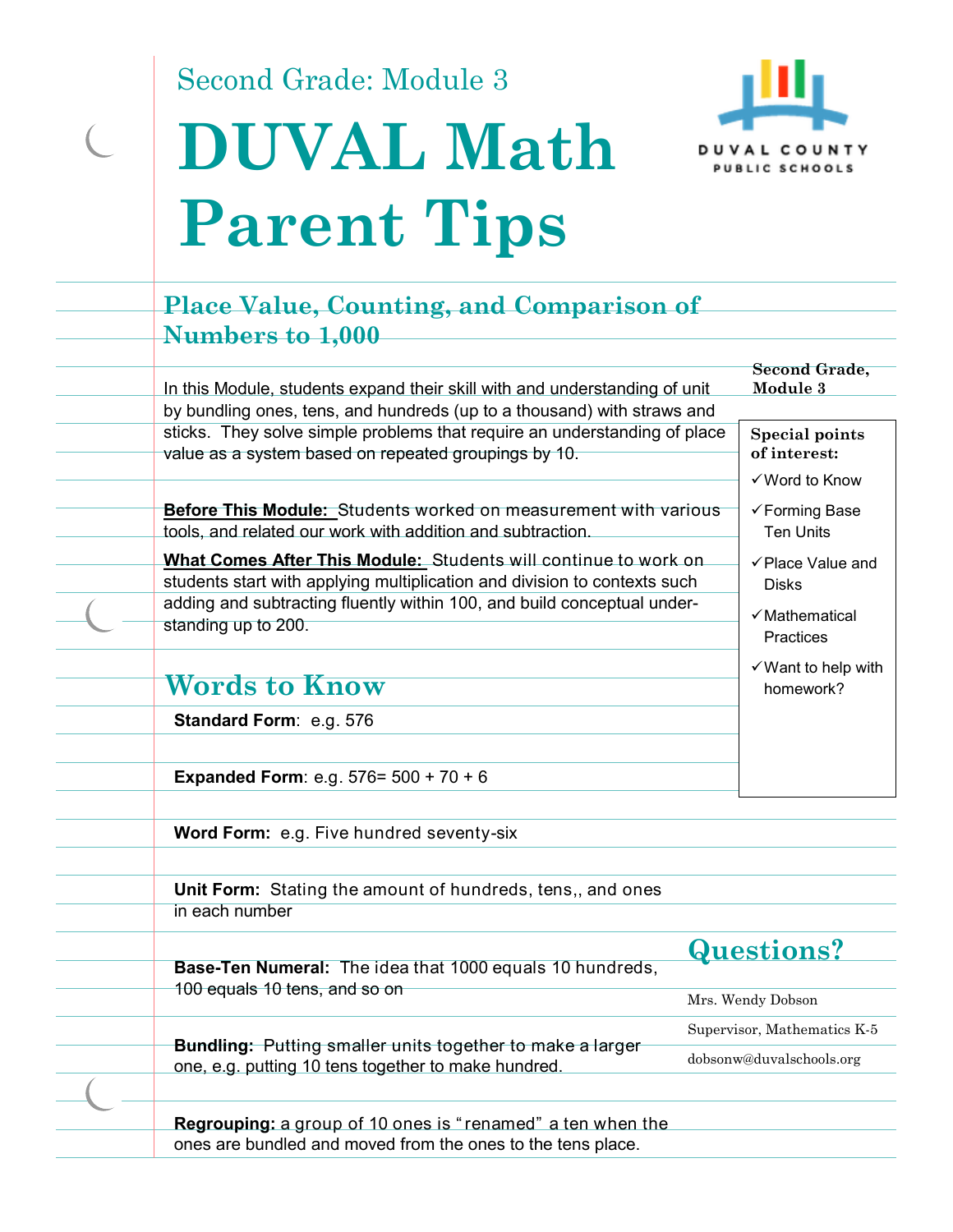$\left($ 

## **Forming Base Ten Units of Ten, a Hundred, and a Thousand**

**What is a bundle?** Bundling is also called grouping. This is a way to group numbers by putting the smaller units together to make a larger one. For instance, putting 10 ones together makes 1 ten. Putting 10 tens together makes 1 hundred. The table below shows what each image represents:

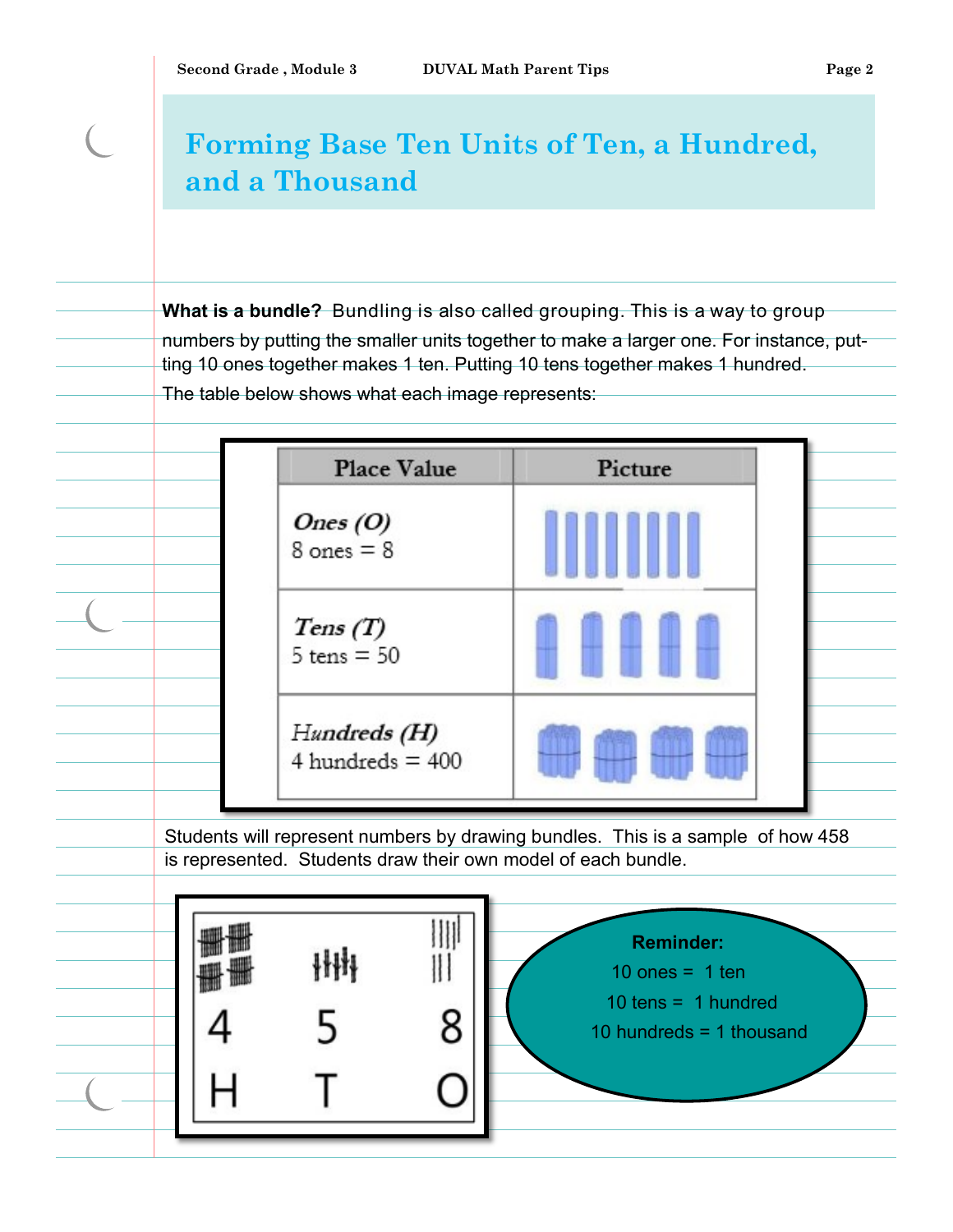|                                                     | Second Grade, Module 3                                                                                                                                                                                            | <b>DUVAL Math Parent Tips</b>                           |      | Page 3 |  |  |  |
|-----------------------------------------------------|-------------------------------------------------------------------------------------------------------------------------------------------------------------------------------------------------------------------|---------------------------------------------------------|------|--------|--|--|--|
|                                                     |                                                                                                                                                                                                                   | <b>Place Value and Number Disks</b>                     |      |        |  |  |  |
|                                                     |                                                                                                                                                                                                                   |                                                         |      |        |  |  |  |
|                                                     |                                                                                                                                                                                                                   | Count bundles on Place Value Charts                     |      |        |  |  |  |
|                                                     | Hundreds                                                                                                                                                                                                          | Tens                                                    | Ones |        |  |  |  |
|                                                     |                                                                                                                                                                                                                   |                                                         |      |        |  |  |  |
|                                                     |                                                                                                                                                                                                                   | The number represented on the place value chart is 242. |      |        |  |  |  |
|                                                     |                                                                                                                                                                                                                   |                                                         |      |        |  |  |  |
|                                                     |                                                                                                                                                                                                                   |                                                         |      |        |  |  |  |
|                                                     | Hundreds                                                                                                                                                                                                          | Tens                                                    | Ones |        |  |  |  |
|                                                     |                                                                                                                                                                                                                   |                                                         |      |        |  |  |  |
|                                                     |                                                                                                                                                                                                                   | The number represented by the bundles is 111.           |      |        |  |  |  |
|                                                     | What is a number disk? A number disk is the same as a place value disk. The<br>only difference is a number disk is used to represent numbers and a place value disk<br>represents numbers on a place value chart. |                                                         |      |        |  |  |  |
| 323 with number disks<br>323 with place value disks |                                                                                                                                                                                                                   |                                                         |      |        |  |  |  |
| hundreds<br>tens<br>ones                            |                                                                                                                                                                                                                   |                                                         |      |        |  |  |  |
|                                                     | (10)                                                                                                                                                                                                              |                                                         |      |        |  |  |  |
|                                                     |                                                                                                                                                                                                                   |                                                         |      |        |  |  |  |